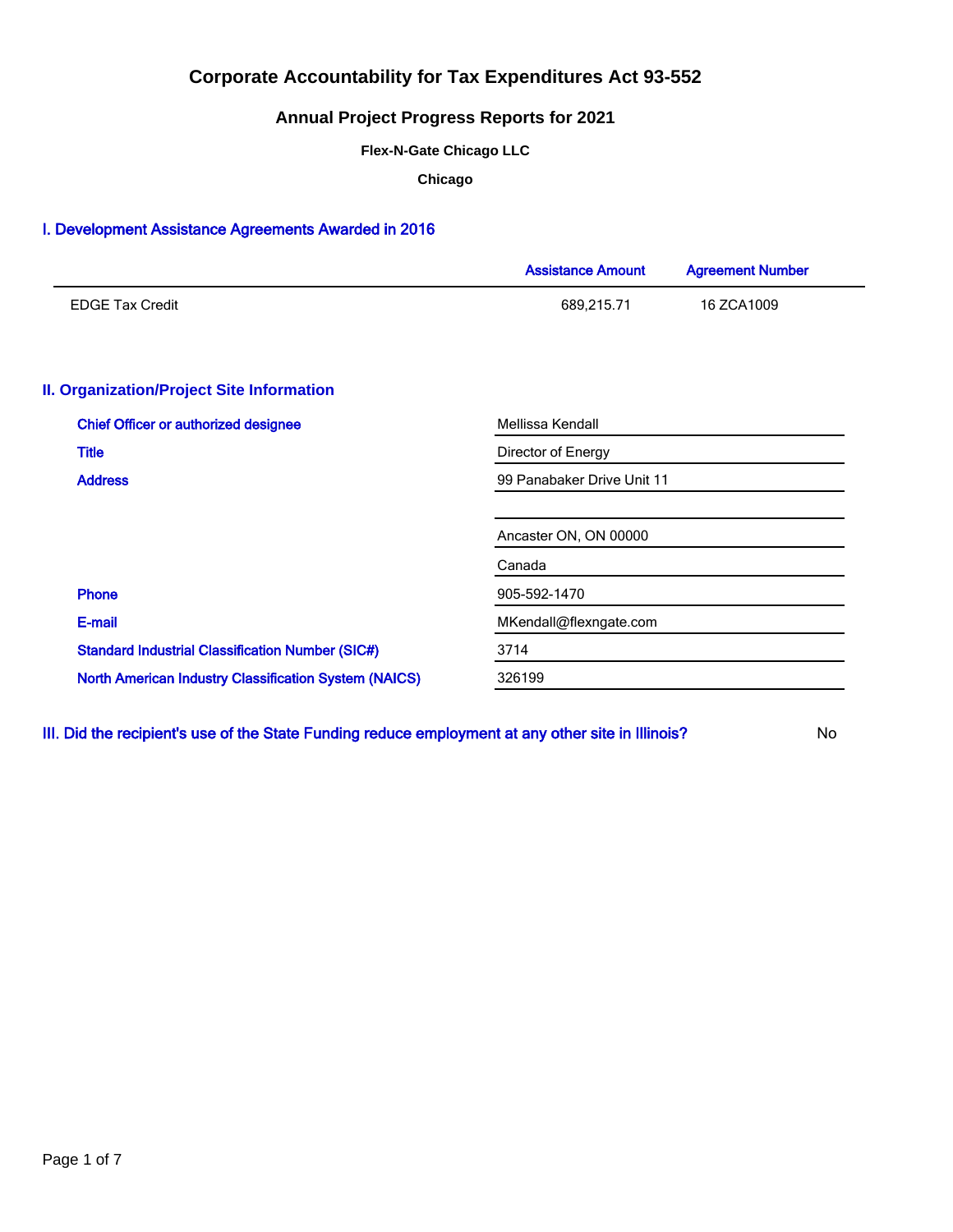# **Annual Project Progress Reports for 2021**

**Flex-N-Gate Chicago LLC**

**Chicago**

### **IV. Job Creation and Retention Data**

| <b>Program Type</b>      | <b>EDGE Tax Credit</b> |
|--------------------------|------------------------|
| <b>Agreement Number</b>  | 16 ZCA1009             |
| <b>Assistance Amount</b> | 689,215.71             |

|                  | <b>Report Header Definitions</b>         |
|------------------|------------------------------------------|
| Wages            | Average Annual Salary by Classifications |
| <b>Full-Time</b> | l Permanent Full-Time                    |
| +/-              | Gain or (Loss)                           |

### **Number of Employees At the Time of Application**

| <b>Job Classification</b>       | <b>Avg Annual Salary</b> | <b>Positions</b> | <b>Full-Time</b>    | <b>Part-Time</b> | <b>Temporary</b> |
|---------------------------------|--------------------------|------------------|---------------------|------------------|------------------|
| General Manager                 | 0.00                     | 0                | $\mathsf{O}\xspace$ | $\mathbf 0$      | 0                |
| Materials Manager               | 0.00                     | $\mathbf 0$      | $\mathbf 0$         | $\mathbf 0$      | 0                |
| Maintenance Manager             | 0.00                     | $\mathbf 0$      | 0                   | $\mathbf 0$      | 0                |
| IT Manager                      | 0.00                     | 0                | 0                   | $\mathbf{0}$     | 0                |
| <b>HR Manager</b>               | 0.00                     | $\mathbf 0$      | 0                   | $\mathbf 0$      | 0                |
| <b>Controls Engineer</b>        | 0.00                     | $\mathbf 0$      | 0                   | $\mathbf 0$      | $\mathbf 0$      |
| <b>Quality Manager</b>          | 0.00                     | $\mathbf 0$      | $\mathbf 0$         | $\mathbf 0$      | 0                |
| Materials Supervisor            | 0.00                     | $\mathbf 0$      | $\mathbf 0$         | $\mathbf 0$      | 0                |
| Controller                      | 0.00                     | $\pmb{0}$        | 0                   | $\mathbf 0$      | $\mathbf 0$      |
| <b>Molding Supervisor</b>       | 0.00                     | $\mathbf 0$      | 0                   | $\mathbf 0$      | $\mathbf 0$      |
| <b>HR Coordinator</b>           | 0.00                     | $\mathbf 0$      | 0                   | $\mathbf 0$      | 0                |
| <b>Purchasing Coordinator</b>   | 0.00                     | 0                | $\mathsf{O}\xspace$ | $\mathbf 0$      | 0                |
| <b>Accounting Administrator</b> | 0.00                     | 0                | $\mathbf 0$         | $\mathbf 0$      | $\mathbf 0$      |
| Process Engineer                | 0.00                     | 0                | $\mathbf 0$         | $\mathbf 0$      | 0                |
| <b>IT Technician</b>            | 0.00                     | $\mathbf 0$      | $\mathbf 0$         | $\mathbf 0$      | 0                |
| <b>Materials Coordinator</b>    | 0.00                     | $\mathbf 0$      | 0                   | $\mathbf 0$      | 0                |
| Process Technician              | 0.00                     | 0                | 0                   | $\mathbf{0}$     | $\mathbf 0$      |
| <b>Quality Engineer</b>         | 0.00                     | $\mathbf 0$      | 0                   | $\mathbf{0}$     | 0                |
| <b>Shipping Supervisor</b>      | 0.00                     | $\mathbf 0$      | $\Omega$            | $\Omega$         | $\mathbf 0$      |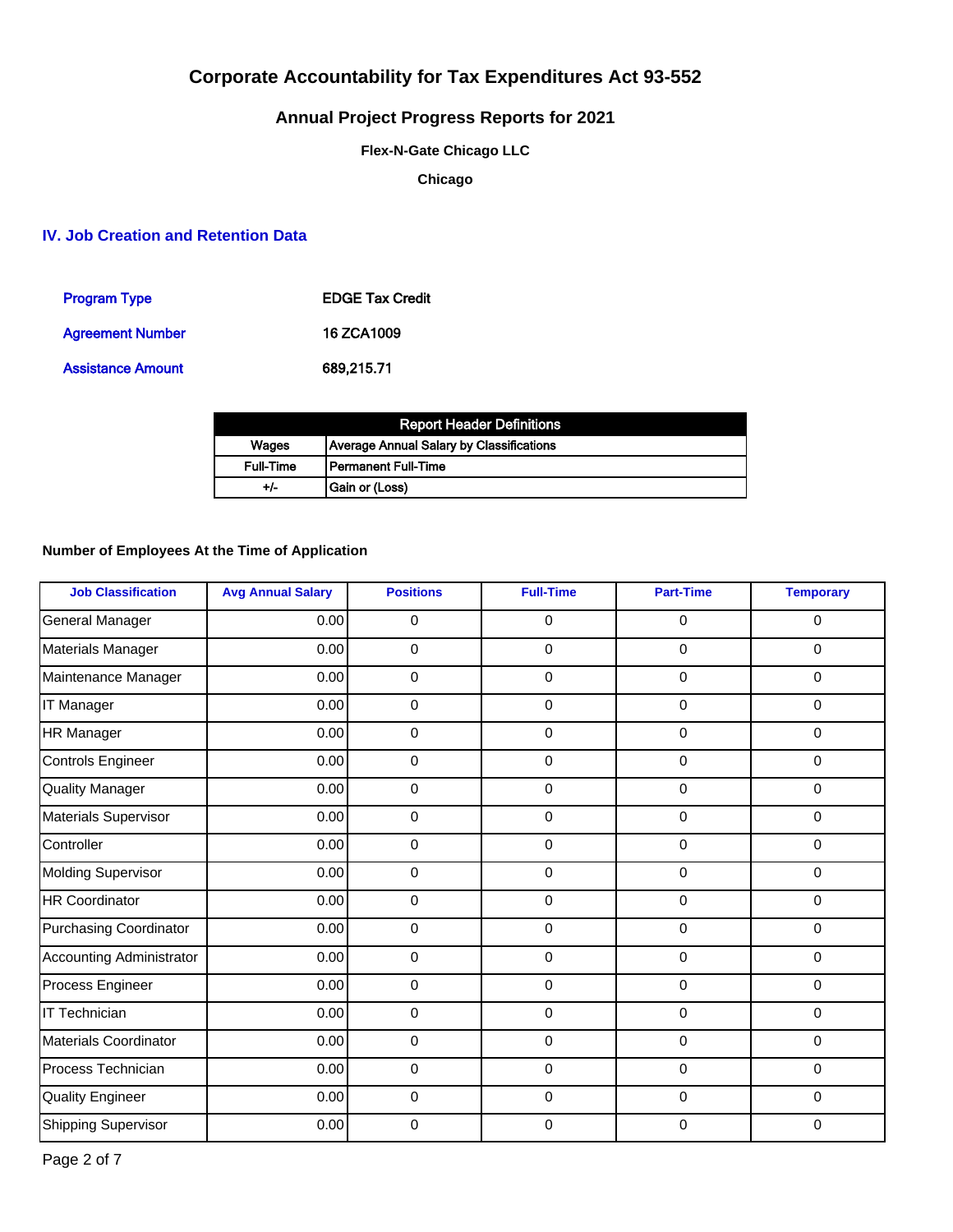# **Annual Project Progress Reports for 2021**

### **Flex-N-Gate Chicago LLC**

**Chicago**

| Molding Operator                        | 0.00 | $\pmb{0}$           | 0                   | 0         | $\pmb{0}$           |
|-----------------------------------------|------|---------------------|---------------------|-----------|---------------------|
| <b>Forklift Driver</b>                  | 0.00 | $\pmb{0}$           | 0                   | $\pmb{0}$ | $\pmb{0}$           |
| Maintenance Technicians                 | 0.00 | $\mathsf 0$         | 0                   | $\pmb{0}$ | $\pmb{0}$           |
| <b>Quality Technicians</b>              | 0.00 | $\pmb{0}$           | 0                   | $\pmb{0}$ | $\pmb{0}$           |
| <b>Automation Tech</b>                  | 0.00 | $\mathsf 0$         | 0                   | $\pmb{0}$ | $\pmb{0}$           |
| Crib Attendant                          | 0.00 | $\mathsf 0$         | 0                   | $\pmb{0}$ | $\pmb{0}$           |
| <b>Cycle Counters</b>                   | 0.00 | $\mathsf 0$         | 0                   | $\pmb{0}$ | $\pmb{0}$           |
| <b>Facility Tech</b>                    | 0.00 | $\mathsf 0$         | 0                   | $\pmb{0}$ | $\pmb{0}$           |
| <b>IT Admin</b>                         | 0.00 | $\mathsf 0$         | 0                   | $\pmb{0}$ | $\pmb{0}$           |
| Manufacturing Supervisor                | 0.00 | $\pmb{0}$           | 0                   | $\pmb{0}$ | $\pmb{0}$           |
| Mold Setter                             | 0.00 | $\mathsf 0$         | 0                   | $\pmb{0}$ | $\pmb{0}$           |
| <b>Engineering Manager</b>              | 0.00 | $\mathsf 0$         | 0                   | $\pmb{0}$ | $\pmb{0}$           |
| <b>Quality Llasion</b>                  | 0.00 | $\mathbf 0$         | 0                   | $\pmb{0}$ | $\pmb{0}$           |
| Shipping & Receiving<br>Clerk           | 0.00 | $\pmb{0}$           | 0                   | $\pmb{0}$ | $\pmb{0}$           |
| Team Lead                               | 0.00 | $\mathsf 0$         | 0                   | $\pmb{0}$ | $\pmb{0}$           |
| Tool Room Manager                       | 0.00 | $\mathbf 0$         | 0                   | $\pmb{0}$ | $\pmb{0}$           |
| Assembly Operator                       | 0.00 | $\mathsf 0$         | 0                   | $\pmb{0}$ | $\pmb{0}$           |
| Maintenance Supervisor                  | 0.00 | $\mathsf 0$         | 0                   | $\pmb{0}$ | $\mathbf 0$         |
| <b>Automation Supervisor</b>            | 0.00 | $\pmb{0}$           | 0                   | $\pmb{0}$ | $\pmb{0}$           |
| Manufacturing<br>Superintendent         | 0.00 | $\mathsf 0$         | 0                   | $\pmb{0}$ | $\mathbf 0$         |
| Custodian                               | 0.00 | $\pmb{0}$           | 0                   | $\pmb{0}$ | $\mathbf 0$         |
| <b>Security Guard</b>                   | 0.00 | $\pmb{0}$           | 0                   | $\pmb{0}$ | $\pmb{0}$           |
| Security Team Lead                      | 0.00 | $\mathbf 0$         | 0                   | $\pmb{0}$ | $\mathbf 0$         |
| <b>Tool Maker</b>                       | 0.00 | $\pmb{0}$           | 0                   | $\pmb{0}$ | $\pmb{0}$           |
| <b>Automation &amp; Controls</b><br>Eng | 0.00 | 0                   | 0                   | $\pmb{0}$ | $\pmb{0}$           |
| <b>Quality Admin</b>                    | 0.00 | $\mathsf{O}\xspace$ | $\mathsf{O}\xspace$ | $\pmb{0}$ | $\mathbf 0$         |
| <b>Quality Coordinator</b>              | 0.00 | $\mathbf 0$         | $\mathsf{O}\xspace$ | $\pmb{0}$ | $\mathsf{O}\xspace$ |
| <b>EHS Manager</b>                      | 0.00 | $\mathsf{O}\xspace$ | $\mathsf{O}\xspace$ | $\pmb{0}$ | $\mathbf 0$         |
| <b>Quality Team Lead</b>                | 0.00 | $\mathbf 0$         | $\mathsf{O}\xspace$ | $\pmb{0}$ | $\mathsf{O}\xspace$ |
| <b>Totals:</b>                          |      | $\pmb{0}$           | $\pmb{0}$           | $\pmb{0}$ | $\mathbf 0$         |
|                                         |      |                     |                     |           |                     |

## **Number of Employees As of the Date of the Report (12/31/2021)**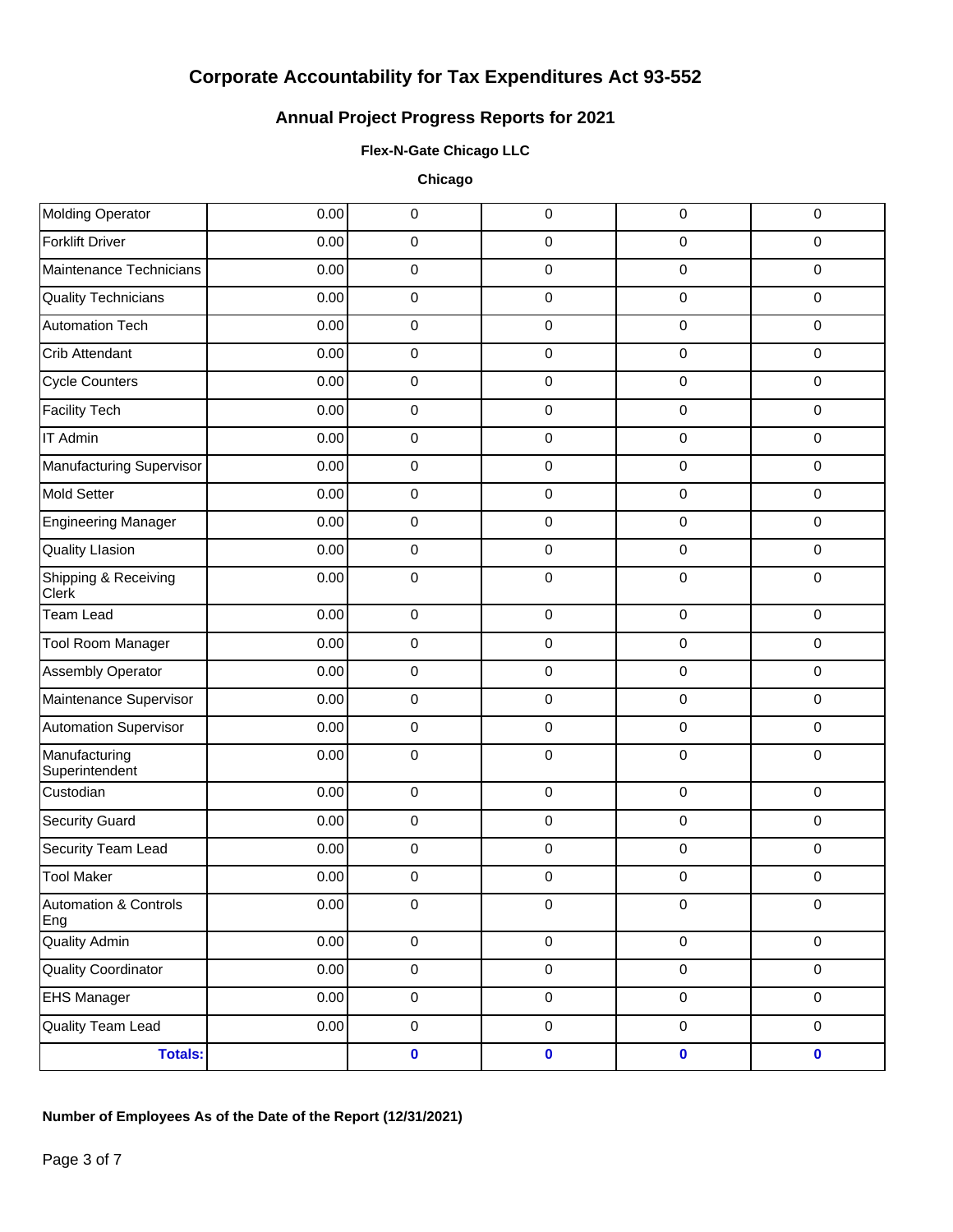# **Annual Project Progress Reports for 2021**

### **Flex-N-Gate Chicago LLC**

### **Chicago**

| <b>Job Classification</b>     | <b>Avg Annual Salary</b> | <b>Positions</b>        | <b>Full-Time</b> | $+/-$          | <b>Part-Time</b> | $+/-$               | <b>Temporary</b> | $+/-$        |
|-------------------------------|--------------------------|-------------------------|------------------|----------------|------------------|---------------------|------------------|--------------|
| <b>General Manager</b>        | 143221.50                | $\mathbf{1}$            | 1                | $\mathbf{1}$   | $\mathbf 0$      | $\mathbf 0$         | $\mathbf 0$      | $\Omega$     |
| Materials Manager             | 95481.00                 | $\mathbf{1}$            | $\mathbf{1}$     | $\mathbf{1}$   | $\mathbf 0$      | $\mathbf 0$         | 0                | $\Omega$     |
| Maintenance Manager           | 112000.00                | $\mathbf{1}$            | $\mathbf{1}$     | $\mathbf{1}$   | $\mathbf 0$      | $\mathbf 0$         | $\mathbf 0$      | $\Omega$     |
| <b>IT Manager</b>             | 108211.00                | $\mathbf{1}$            | $\mathbf{1}$     | $\mathbf{1}$   | $\mathbf 0$      | $\mathbf 0$         | $\pmb{0}$        | $\Omega$     |
| HR Manager                    | 105000.00                | $\mathbf{1}$            | $\mathbf{1}$     | $\mathbf{1}$   | $\mathbf 0$      | $\mathbf 0$         | $\mathbf 0$      | $\Omega$     |
| <b>Controls Engineer</b>      | 116000.00                | $\overline{2}$          | $\overline{2}$   | $\overline{2}$ | $\mathbf 0$      | $\mathbf 0$         | $\pmb{0}$        | $\Omega$     |
| <b>Quality Manager</b>        | 90000.00                 | $\mathbf{1}$            | $\mathbf{1}$     | $\mathbf{1}$   | $\mathbf 0$      | $\mathbf 0$         | $\mathbf 0$      | $\Omega$     |
| Materials Supervisor          | 78436.00                 | $\overline{2}$          | $\overline{2}$   | $\overline{2}$ | $\mathbf 0$      | $\mathbf 0$         | $\pmb{0}$        | $\Omega$     |
| Controller                    | 116394.00                | $\mathbf{1}$            | $\mathbf{1}$     | $\mathbf{1}$   | $\mathbf 0$      | $\mathbf 0$         | $\mathbf 0$      | $\Omega$     |
| Molding Supervisor            | 67100.00                 | 3                       | $\mathbf{3}$     | $\mathbf{3}$   | $\pmb{0}$        | $\mathbf 0$         | $\pmb{0}$        | $\Omega$     |
| HR Coordinator                | 65000.00                 | 3                       | $\mathbf{3}$     | 3              | $\mathbf 0$      | $\mathbf 0$         | $\mathbf 0$      | $\Omega$     |
| <b>Purchasing Coordinator</b> | 45000.00                 | $\mathbf{1}$            | $\mathbf{1}$     | $\mathbf{1}$   | $\mathbf 0$      | $\mathbf 0$         | $\pmb{0}$        | $\Omega$     |
| Accounting<br>Administrator   | 45981.82                 | $\overline{2}$          | $\overline{2}$   | $\overline{2}$ | $\mathbf 0$      | $\mathbf 0$         | 0                | $\Omega$     |
| Process Engineer              | 75000.00                 | $\mathbf{1}$            | $\mathbf{1}$     | $\mathbf{1}$   | $\mathbf 0$      | $\mathbf 0$         | $\mathbf 0$      | $\Omega$     |
| IT Technician                 | 65000.00                 | $\overline{2}$          | $\overline{2}$   | $\overline{2}$ | $\pmb{0}$        | $\mathbf 0$         | 0                | $\Omega$     |
| Materials Coordinator         | 60937.00                 | 4                       | $\overline{4}$   | $\overline{4}$ | $\mathbf 0$      | $\mathbf 0$         | $\mathbf 0$      | $\Omega$     |
| Process Technician            | 69443.00                 | 5                       | $\overline{5}$   | 5              | $\pmb{0}$        | $\mathbf 0$         | $\pmb{0}$        | $\Omega$     |
| <b>Quality Engineer</b>       | 71250.00                 | $\overline{\mathbf{4}}$ | $\overline{4}$   | $\overline{4}$ | $\mathbf 0$      | $\mathbf 0$         | $\mathbf 0$      | $\Omega$     |
| <b>Shipping Supervisor</b>    | 60400.00                 | 3                       | $\mathbf{3}$     | 3              | $\mathbf 0$      | $\mathbf 0$         | $\pmb{0}$        | $\Omega$     |
| <b>Molding Operator</b>       | 37440.00                 | 57                      | 57               | 57             | $\mathbf 0$      | $\mathbf 0$         | $\mathbf 0$      | $\Omega$     |
| <b>Forklift Driver</b>        | 39520.00                 | 50                      | 50               | 50             | $\mathbf 0$      | $\mathbf 0$         | $\pmb{0}$        | $\Omega$     |
| Maintenance<br>Technicians    | 58240.00                 | 12                      | 12               | 12             | $\mathbf 0$      | $\mathbf 0$         | 0                | $\Omega$     |
| <b>Quality Technicians</b>    | 40579.00                 | 9                       | 9                | 9              | $\mathbf 0$      | $\mathbf 0$         | 0                | $\Omega$     |
| <b>Automation Tech</b>        | 82500.00                 | 2                       | 2                | $\overline{c}$ | 0                | 0                   | 0                | 0            |
| Crib Attendant                | 45782.00                 | $\mathbf{1}$            | $\mathbf{1}$     | $\mathbf{1}$   | $\mathbf 0$      | $\mathbf 0$         | $\pmb{0}$        | $\mathbf 0$  |
| Cycle Counters                | 43160.00                 | 8                       | 8                | 8              | $\mathbf 0$      | $\mathbf 0$         | $\pmb{0}$        | $\mathbf 0$  |
| Facility Tech                 | 37440.00                 | $\mathbf{1}$            | $\mathbf{1}$     | $\mathbf{1}$   | $\mathbf 0$      | $\mathbf 0$         | $\pmb{0}$        | $\mathbf 0$  |
| IT Admin                      | 73000.00                 | $\pmb{0}$               | $\pmb{0}$        | $\mathbf 0$    | $\mathbf 0$      | $\mathbf 0$         | $\pmb{0}$        | $\mathbf 0$  |
| Manufacturing<br>Supervisor   | 64700.00                 | 9                       | 9                | 9              | $\mathbf 0$      | $\mathbf 0$         | $\pmb{0}$        | $\mathbf 0$  |
| Mold Setter                   | 43680.00                 | 6                       | $6\phantom{a}$   | 6              | $\mathbf 0$      | $\mathbf 0$         | $\pmb{0}$        | $\mathbf 0$  |
| Engineering Manager           | 95000.00                 | $\mathbf{1}$            | $\mathbf{1}$     | $\mathbf{1}$   | $\pmb{0}$        | $\mathsf{O}\xspace$ | $\pmb{0}$        | $\mathsf{O}$ |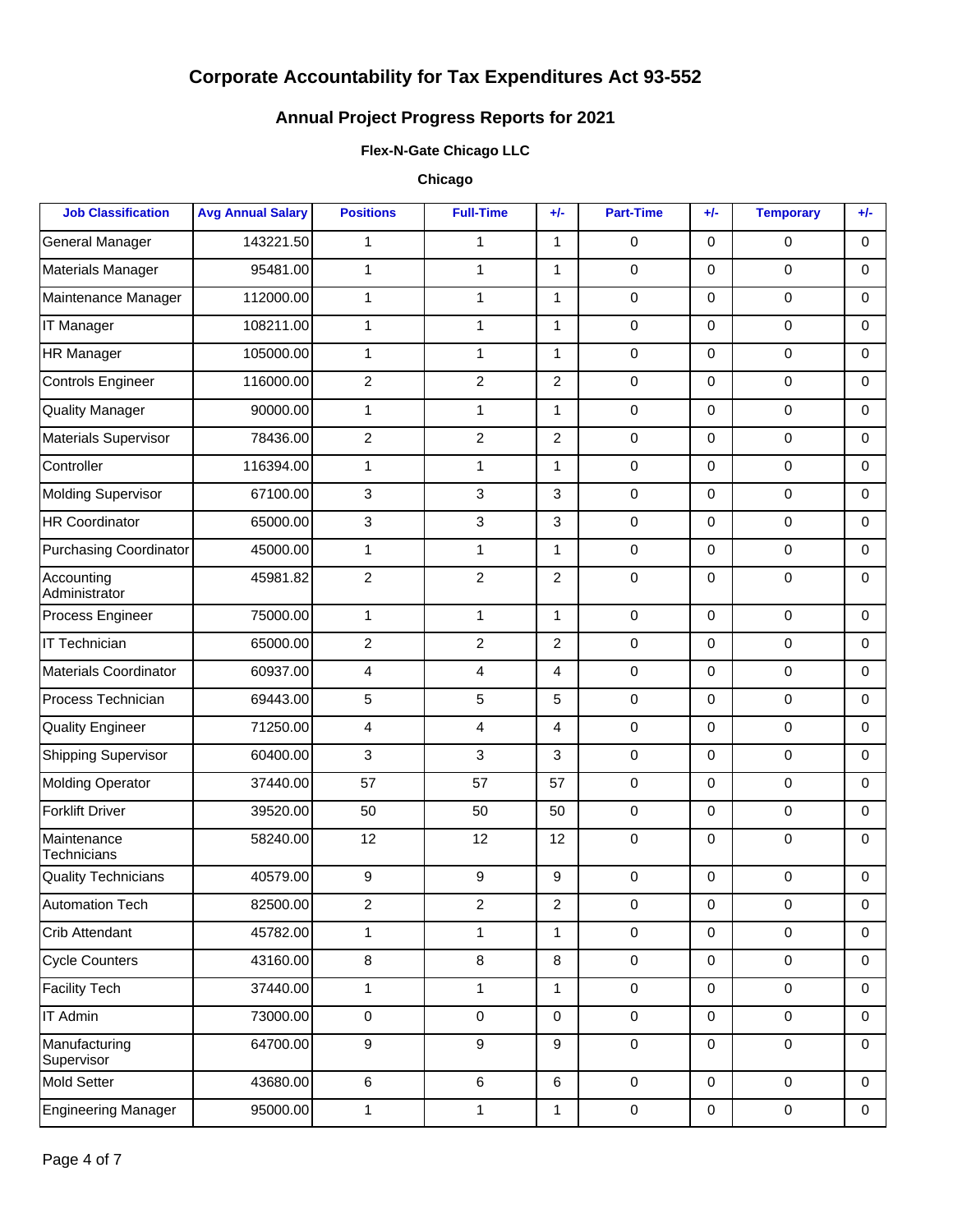## **Annual Project Progress Reports for 2021**

#### **Flex-N-Gate Chicago LLC**

**Chicago**

| <b>Quality Llasion</b>                  | 62500.00  | $\overline{2}$ | $\overline{2}$ | $\overline{2}$ | 0           | 0        | $\mathbf 0$  | 0        |
|-----------------------------------------|-----------|----------------|----------------|----------------|-------------|----------|--------------|----------|
| Shipping & Receiving<br><b>Clerk</b>    | 37440.00  | 5              | 5              | 5              | 0           | $\Omega$ | 0            | $\Omega$ |
| Team Lead                               | 43680.00  | 26             | 26             | 26             | $\mathbf 0$ | $\Omega$ | $\mathbf 0$  | $\Omega$ |
| <b>Tool Room Manager</b>                | 110000.00 | $\mathbf{1}$   | $\mathbf{1}$   | 1              | 0           | $\Omega$ | $\Omega$     | $\Omega$ |
| Assembly Operator                       | 37440.00  | 282            | 282            | 282            | $\mathbf 0$ | $\Omega$ | 0            | $\Omega$ |
| Maintenance<br>Supervisor               | 85000.00  | $\mathbf{1}$   | 1              | 1              | $\mathbf 0$ | $\Omega$ | 0            | $\Omega$ |
| <b>Automation Supervisor</b>            | 90099.84  | $\mathbf{1}$   | 1              | 1              | $\mathbf 0$ | $\Omega$ | $\mathbf 0$  | $\Omega$ |
| Manufacturing<br>Superintendent         | 90000.00  | $\overline{c}$ | $\overline{2}$ | $\overline{2}$ | $\mathbf 0$ | $\Omega$ | $\mathbf 0$  | $\Omega$ |
| Custodian                               | 39520.00  | 12             | 12             | 12             | $\Omega$    | $\Omega$ | $\Omega$     | $\Omega$ |
| <b>Security Guard</b>                   | 37440.00  | 9              | 9              | 9              | 0           | 0        | 0            | $\Omega$ |
| Security Team Lead                      | 39520.00  | $\overline{c}$ | $\overline{2}$ | $\overline{2}$ | 0           | $\Omega$ | $\mathbf 0$  | $\Omega$ |
| <b>Tool Maker</b>                       | 44731.00  | $\overline{2}$ | $\overline{2}$ | 2              | $\mathbf 0$ | $\Omega$ | $\mathbf 0$  | $\Omega$ |
| <b>Automation &amp; Controls</b><br>Eng | 100000.00 | $\mathbf{1}$   | 1              | 1              | $\mathbf 0$ | $\Omega$ | $\mathbf 0$  | $\Omega$ |
| <b>Quality Admin</b>                    | 47000.00  | $\mathbf{1}$   | 1              | 1              | $\mathbf 0$ | $\Omega$ | $\mathbf 0$  | $\Omega$ |
| <b>Quality Coordinator</b>              | 45000.00  | $\mathbf{1}$   | 1              | $\mathbf{1}$   | $\mathbf 0$ | $\Omega$ | 0            | $\Omega$ |
| <b>EHS Manager</b>                      | 90000.00  | $\mathbf{1}$   | $\mathbf{1}$   | $\mathbf 1$    | $\mathbf 0$ | $\Omega$ | 0            | $\Omega$ |
| Quality Team Lead                       | 43680.00  | 21             | 21             | 21             | $\mathbf 0$ | $\Omega$ | 0            | $\Omega$ |
| <b>Totals:</b>                          |           | 565            | 565            | 565            | $\mathbf 0$ | $\bf{0}$ | $\mathbf{0}$ | $\bf{0}$ |

### **Number of Jobs Stated in the Agreement that would be Created at the Site as a Result of Assistance**

| <b>Job Classification</b>               | <b>Avg Annual Salary</b> | <b>Positions</b> | <b>Full-Time</b> | <b>Part-Time</b> | <b>Temporary</b> |
|-----------------------------------------|--------------------------|------------------|------------------|------------------|------------------|
| New Plant - Managrial<br>and Salary     | 75000.00                 | 30               | 30               |                  |                  |
| New Plant Manufacturing<br>- Production | 35000.00                 | 256              | 256              |                  |                  |
| Totals: I                               |                          | 286              | 286              |                  |                  |

#### **Number of Jobs Stated in the Agreement that would be Retained at the Site as a Result of Assistance**

| <b>Job Classification</b> | <b>Avg Annual Salary</b> | <b>Positions</b> | <b>Full-Time</b> | <b>Part-Time</b> | <b>Temporary</b> |
|---------------------------|--------------------------|------------------|------------------|------------------|------------------|
| <b>None</b>               | 0.00 l                   |                  |                  |                  |                  |
| Totals: I                 |                          |                  |                  |                  |                  |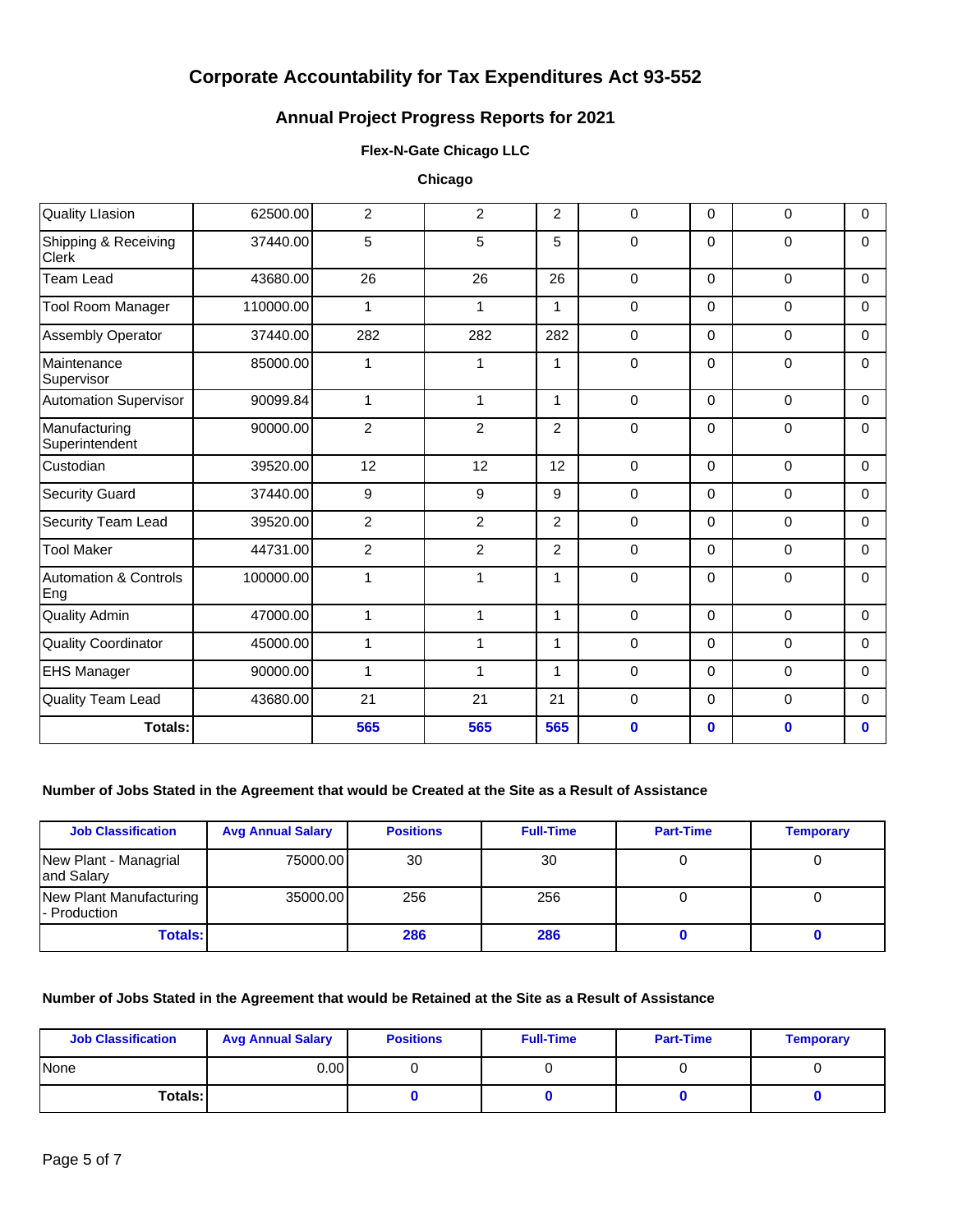### **Annual Project Progress Reports for 2021**

**Flex-N-Gate Chicago LLC**

**Chicago**

#### **Number of Full-Time Permanent Employees Anticipated To Be Hired at this Site on 12/31/2021**

| <b>Job Classification</b> |          | Anticipated Starting Dates   Number of Positions to be   Average Annual Wage per<br><b>Hired in this Category</b> | <b>New Employee</b> | <b>Total New Payroll to be</b><br><b>Created</b> |
|---------------------------|----------|-------------------------------------------------------------------------------------------------------------------|---------------------|--------------------------------------------------|
| <b>IT Tech</b>            | 6/1/2022 |                                                                                                                   | \$65,000,00         | \$65,000.00                                      |
| <b>Totals:</b>            |          |                                                                                                                   |                     | \$65,000.00                                      |

#### Job Creation Data Explanatory Notes

If the change (gain/loss) in the number of full-time permanent employees as of the date of the report plus the number of full-time permanent employees anticipated to be hired after date of the report does not equal the number of full-time permanent employees stated in the Agreement that would be created at the site as a result of the assistance, then please explain why not:

Hired more employees than required by agreement